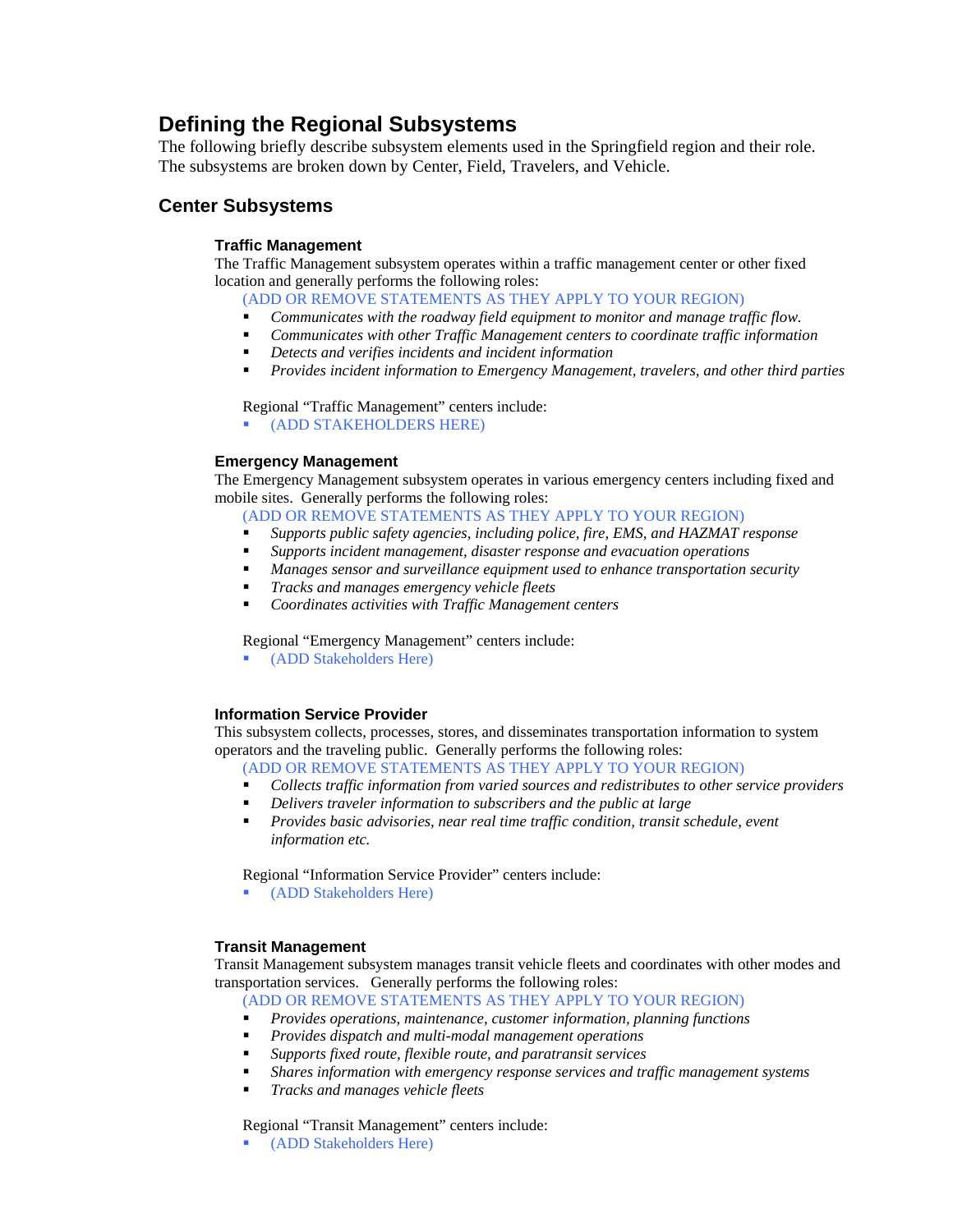#### **Maintenance and Construction Management**

The subsystem represents both public and private contractors that manage activities associated with vehicle fleets, construction, maintenance, and general infrastructure support. Generally performs the following roles:

(ADD OR REMOVE STATEMENTS AS THEY APPLY TO YOUR REGION)

- *Manages fleets of maintenance, construction, or special service vehicles*
- *Participates in incident response, deploying maintenance and construction resources*
- *Manages field devices that monitor weather, environment, and surface conditions Monitors*
- *Manages work zones, provides alerts on pending closures or hazardous conditions*
- *Coordinates activities with Traffic, Emergency Management, and Information Service Providers*

Regional "Maintenance and Construction Management" centers include:

(ADD Stakeholders Here)

#### **Archived Data Management**

Subsystem typically in a fixed and secure location that provides resources to collect, archive, distribute, and perform analysis on a variety of traffic related data sources. Generally performs the following roles:

(ADD OR REMOVE STATEMENTS AS THEY APPLY TO YOUR REGION)

- *Collects traffic data from varied sources within the region*
- *Perform as a general data clearinghouse of those with data requests*
- *Provide input into transportation administration, policy evaluation, safety, and planning*
- *Coordinate with Emergency, Traffic, Transit, Maintenance and Construction Management agencies*

Regional "Achieved Data Management" centers include:

(ADD Stakeholders Here)

#### **Commercial Vehicle Administration**

Commercial Vehicle Administration Subsystem will operate at one or more fixed locations within a region. Generally performs the following roles:

- (ADD OR REMOVE STATEMENTS AS THEY APPLY TO YOUR REGION)
- *Supports credentials checking, tax, and enforcing safety regulations*
- *Handles permitting for special oversize/overweight and HAZMAT operations*
- *Manages roadside field devices that interact with motor carriers*
- *Coordinates activities with Emergency Management agencies*

Regional "Commercial Vehicle Administration" centers include:

(ADD Stakeholders Here)

#### **Traveler Subsystems**

#### **Remote Traveler Support**

This subsystem provides access to traveler information at fixed or mobile locations. Generally performs the following roles:

(ADD OR REMOVE STATEMENTS AS THEY APPLY TO YOUR REGION)

 *Supports traveler access points that display traffic data in the form of travel times, maintenance and construction alerts, transit information and points of interest.*

Regional "Remote Traveler Support" systems include:

**•** (ADD Stakeholders Here)